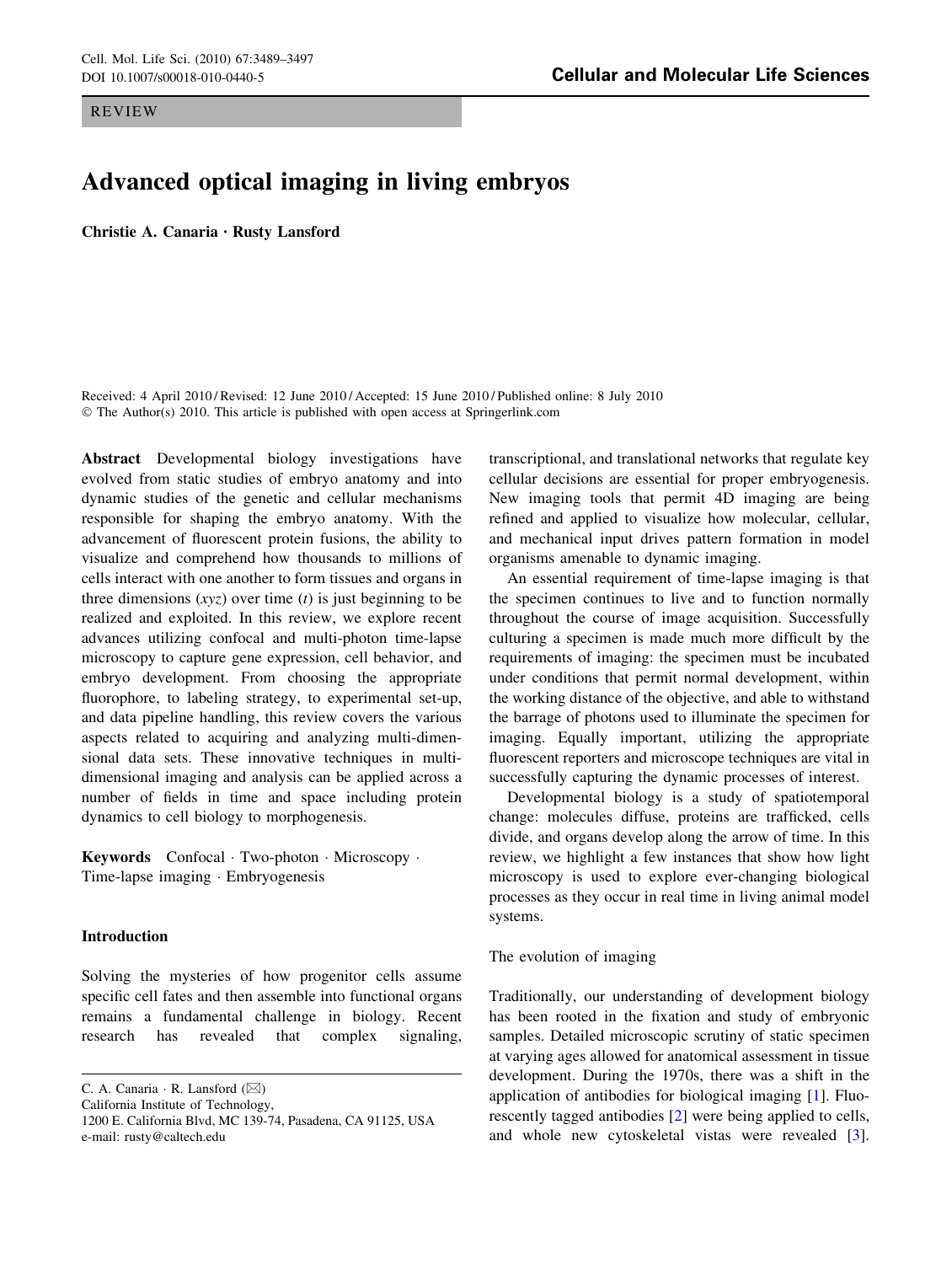Coincidentally, during the late 70s and early 80s, new fluorophores reporting cellular conditions, including intracellular calcium concentrations [\[1](#page-6-0), [4](#page-6-0)] were experiencing increased usage. These research breakthroughs ignited the advent of the modern confocal microscope [\[1](#page-6-0), [5](#page-6-0), [6\]](#page-6-0). Continued efforts in imaging optics and technology gave rise to spinning disk microscopy [\[7–9](#page-6-0)] and two-photon excitation  $(2PE)$  microscopy  $[10-15]$ .

Epifluorescence microscopy is an approachable method for dynamically imaging embryo development, as



Fig. 1 Optical imaging techniques for dynamic biological processes. Dashed lines represent the frame rate needed to resolve dynamic objects based on their velocity and their required spatial resolution. Shaded boxes represent areas covered by various microscopy modalities. Color-coded ovals and open boxes outline the resolutions required for some common biological processes. The yellow box covers commercially available techniques (widefield, confocal, 2PE, spinning disk). The blue box covers STED; green box (F-) PALM/ STORM; *pink box* 4 Pi. The figure is modified from original [[31](#page-7-0)].  $2PE$  two-photon excitation, *STED* stimulated emission depletion,  $(F-)$ PALM (Fluorescence-) photo-activation localization microscopy, STORM stochastic optical reconstruction microscopy

demonstrated in topical anti-QH1 antibody staining of quail embryos [\[16](#page-6-0)[–22](#page-7-0)]. QH1 is expressed on the surface of quail endothelial cells [[23\]](#page-7-0); superficially labeled endothelial cells were tracked as they migrate out from blood island pools, across extra-cellular matrix bridges, and around to form the cardio-vascular system [[24,](#page-7-0) [25](#page-7-0)]. Widefield illumination allows for faster image acquisition—the entire field of view is excited at once. However, epifluorescent microscopy does not allow enough resolution in the z-axis to fully appreciate the cell movements involved in embryogenesis. Laser point-scanning microscopy methods such as confocal and two-photon excitation (2PE) do permit 3D resolution of the specimen. In particular, 2PE microscopy permits  $150-300$ -µm resolution in the *z*-axis in developing transgenic quail. In 2PE microscopy, ultra-short bursts of high intensity, longer-wavelength light (infra-red) excite fluorescent proteins or dyes that normally absorb a shorter wavelength of light [[26\]](#page-7-0). Compared to confocal microscopy, the benefits of 2PE imaging include lowered cellular toxicity than confocal microscopy because infrared light interacts less with biological samples and fluorophore excitation is localized to the focal plane [\[26](#page-7-0)].

While epifluorescent, confocal, and 2PE microscopy are the most widely used imaging platforms, a number of modalities based on these techniques enable researchers to acquire volumetric images in multiple dimensions  $(xyz)$ and longitudinally over time  $(t)$ . Recent developments in high-speed aspects of fluorescent imaging make it possible to track and follow biological events ranging from cell/ tissue motion [[20,](#page-7-0) [22](#page-7-0), [27–29](#page-7-0)] down to molecule diffusion [\[30](#page-7-0)]. A compilation and comparison of various fluorescent microscopy techniques has recently been presented [\[31](#page-7-0)]. Figure 1 diagrams the application of various microscopy methods based on the dynamic process of interest. Briefly, the merits and contrasts between epifluorescence, confocal, and 2PE are given in Table 1.

#### Animal models

Where live imaging is concerned, an essential requirement is that the specimen continues to live and to function normally throughout the course of image acquisition. Successful specimen viability is made much more difficult

Table 1 Comparing and contrasting epifluorescent, confocal, and 2PE microscopy as live-imaging modalities

| Imaging<br>modality | Excitation<br>illumination | Detector          | ХY<br>resolution | Z resolution | Z penetration          | Temporal<br>resolution | Photo-<br>bleaching | Photo-<br>toxicity |
|---------------------|----------------------------|-------------------|------------------|--------------|------------------------|------------------------|---------------------|--------------------|
| Epifluorescence     | Uniform                    | $2D$ (e.g., CCD)  | $**$             | *            | $50 \mu m$             | ***                    | ∗                   | *                  |
| Confocal            | Point scan                 | Point (e.g., PMT) | ***              | $**$         | $100 \mu m$            | **                     | **                  | $***$              |
| 2PE                 | Point scan                 | Point (e.g., PMT) | ***              | ***          | $150 - 300 \text{ µm}$ | **                     | **/***              | *                  |

Relative ranking points: \* some, \*\* more, \*\*\* most or even more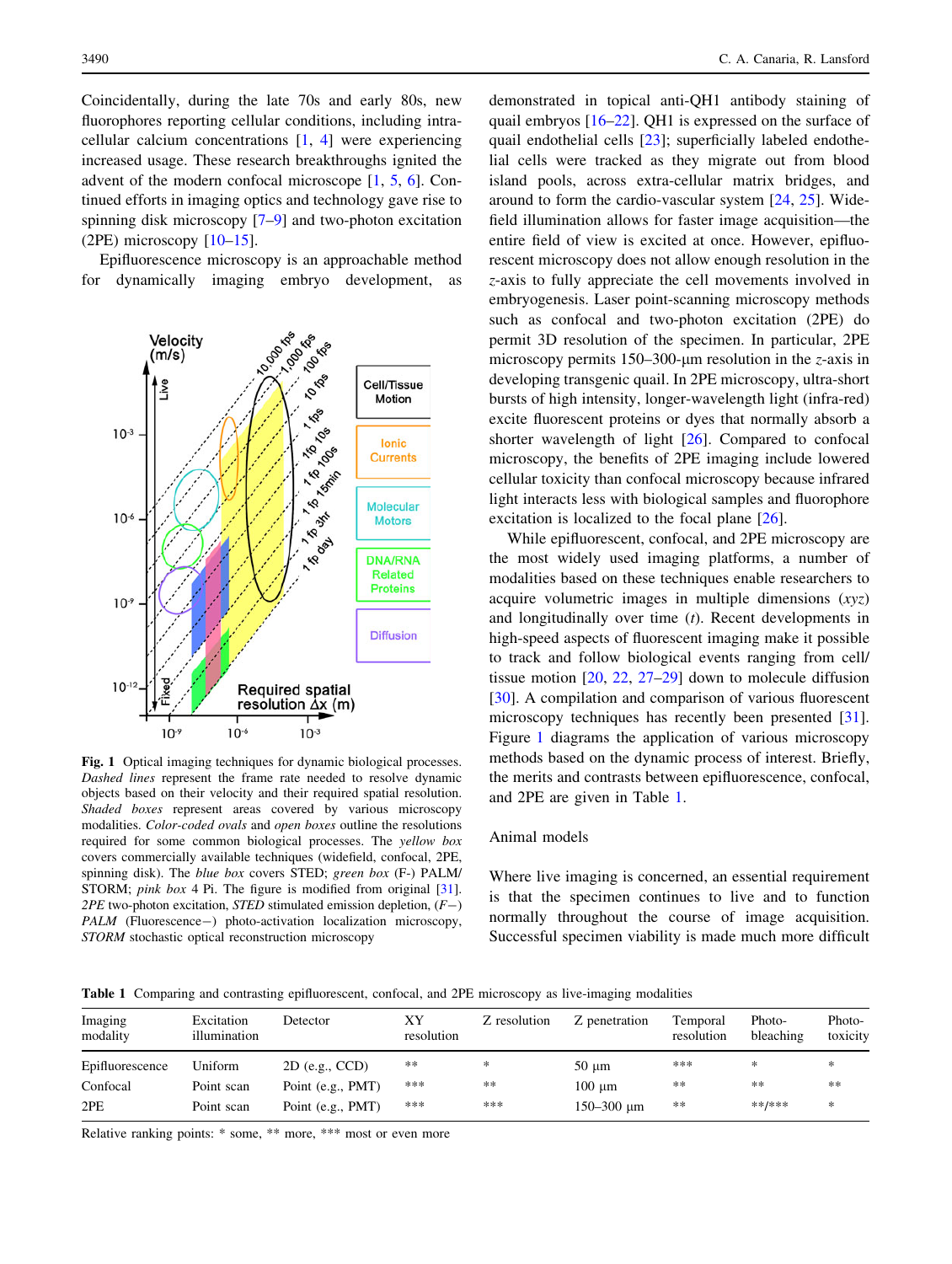by the requirements of imaging. The specimen must be incubated under physiological conditions, fit on a microscope stage, and remain relatively unaffected by constant imaging. The sample features best suited for live, dynamic imaging include optical clarity, small tissue size, fast development, and short biological activity time frames.

The zebrafish is a vertebrate model system particularly amenable to live imaging and developmental study. Embryos of this fish are readily accessible from large clutches, optically transparent, small in size ( $\sim$ 1 mm), and have a short developmental time  $({\sim}72 \text{ h})$ . Other small multicellular organisms include urchin, nematode, and fly. Embryos may be immobilized for imaging by reducing culture temperature, utilizing anesthesia, or mounting in agarose molds [\[32](#page-7-0)]. Dynamic studies on organogenesis [\[33](#page-7-0)], lateral line migration [[34–36\]](#page-7-0), vascular development [\[37](#page-7-0)], and methods for gross or ''in toto'' embryonic development [\[27](#page-7-0), [32](#page-7-0)] have been described in recent years in zebrafish. In Drosophila, Supatto et al. [\[28](#page-7-0)] describe the concerted movement of cells during gastrulation, modeling the fly embryo as a cylinder; while others document imaging border cell migration [\[38–40](#page-7-0)], documenting fine cell projections as border cells crawl within the developing embryo. These dynamic investigations are yielding dramatic insights into the process of morphogenesis, insights that could not have been realized with static imaging techniques.

To study more complex model systems, warm-blooded vertebrates such as mouse and avian, more intensive efforts are employed to access embryos and maintain them at physiological conditions. Murine embryos, while genetically well established, are ensconced in the uterus, thus quite difficult to visually access and require excision from the mother to fluorescently image. Laudable efforts, as demonstrated by Jones et al. [\[41](#page-7-0)] however, prove that it is possible to extract embryos from the uterine horn and culture them ex vivo for 18–24 h.

With the quail-and-chick model systems, embryos are more accessible and may be imaged either in ovo [\[42](#page-7-0)] or ex ovo [\[22](#page-7-0), [43](#page-7-0), [44\]](#page-7-0). Depending on the stages being studied, avian embryos can tolerate as many as 36 h of continuous imaging. The ex ovo technique utilizes a paper ring structure to mount the embryo. The embryo is then cultured on a thin agarose bed at temperatures of  $32-37$ °C. This setup is amenable to upright or inverted microscopy. Embryos may also be maintained in their native shell or in a surrogate shell [[45,](#page-7-0) [46\]](#page-7-0). In ovo techniques, employing a Teflon window can be used to visually access dorsal side tissue in the developing specimen [\[42](#page-7-0)]. With this method, the embryo is visible until day 4; beyond that, the embryo sinks down into the yolk, beyond the working distance of the microscope objective.

While they do not qualify as animal models, singlecell organisms such as bacteria and slime mold are relatively amenable to imaging due to both the ease in sample prep and genetic manipulation. Bacterial colonies are simply prepared between a glass coverslip and an agarose pad. Time-lapse microscopy in E. coli has been used to characterize cell shape dynamics [[47\]](#page-7-0), chromosome motility [[48\]](#page-7-0), and to quantitatively analyze gene feedback circuits [[49\]](#page-7-0). The early time-lapse micrographs on the slime mold D. discoideum were pioneered by John Bonner [[50,](#page-7-0) [51\]](#page-7-0). Slime molds have a short life cycle and are easily grown on agarose. Many of these time lapses show incredible cell behavior, both at the individual and collective level [\[52](#page-7-0)]. These early studies revealed that slime mold exhibits tissue polarity in collective tip movement and a pacemaker-like timing in tissue migration patterns [\[53](#page-7-0), [54](#page-7-0)].

#### Sample considerations

#### Fluorescent markers

The subtleties of sample preparation aside, a major component to live imaging is choosing the appropriate fluorescent reporter. A few fluorescent reporters are specific to sub-cellular features, such as the vital nuclear stains Syto11 [[55\]](#page-7-0) and Hoechst 33342. However, because these dyes work by intercalating into the DNA, they disrupt DNA replication and are potentially mutagenic. Therefore, they should be tested in the system of interest for toxic effects. Fluorescent lipophilic dyes such as DiO and DiI vitally label plasma membranes and have been used to track and fate map cells during avian development [[56,](#page-7-0) [57](#page-7-0)]. Dye conjugated to dextran, a membrane impermeant polysaccharide molecule, has been used to label and track the timing and pathways of avian trunk neural crest cell migration [[58\]](#page-7-0). These studies demonstrated that there is a common precursor for both neural crest and neural tube cells; and that the rate and extent of cell migration varies throughout development.

Optional organic dyes employed for live imaging include fluoresceins [[59\]](#page-7-0), rhodamines [\[58](#page-7-0)], cyanine dyes (i.e., Cy3, Cy5) [\[60](#page-8-0)], and the commercial BODIPY and Alexa-Fluor dyes (Life Technologies). In addition to organic dyes, inorganic quantum dots can efficiently label molecules, proteins, and both fixed and live tissue [\[61–63](#page-8-0)]. However, penetrating and delivering labels throughout the sample is more difficult to do with topical dye and quantum dot application.

Fluorescently labeled antibodies were introduced as early as 1941 [\[2](#page-6-0)] and have been utilized widely to label and study dynamic processes in vitro. Libraries of fluorescent antibodies against cellular organelles, for example, are available commercially (Life Technologies). Many of these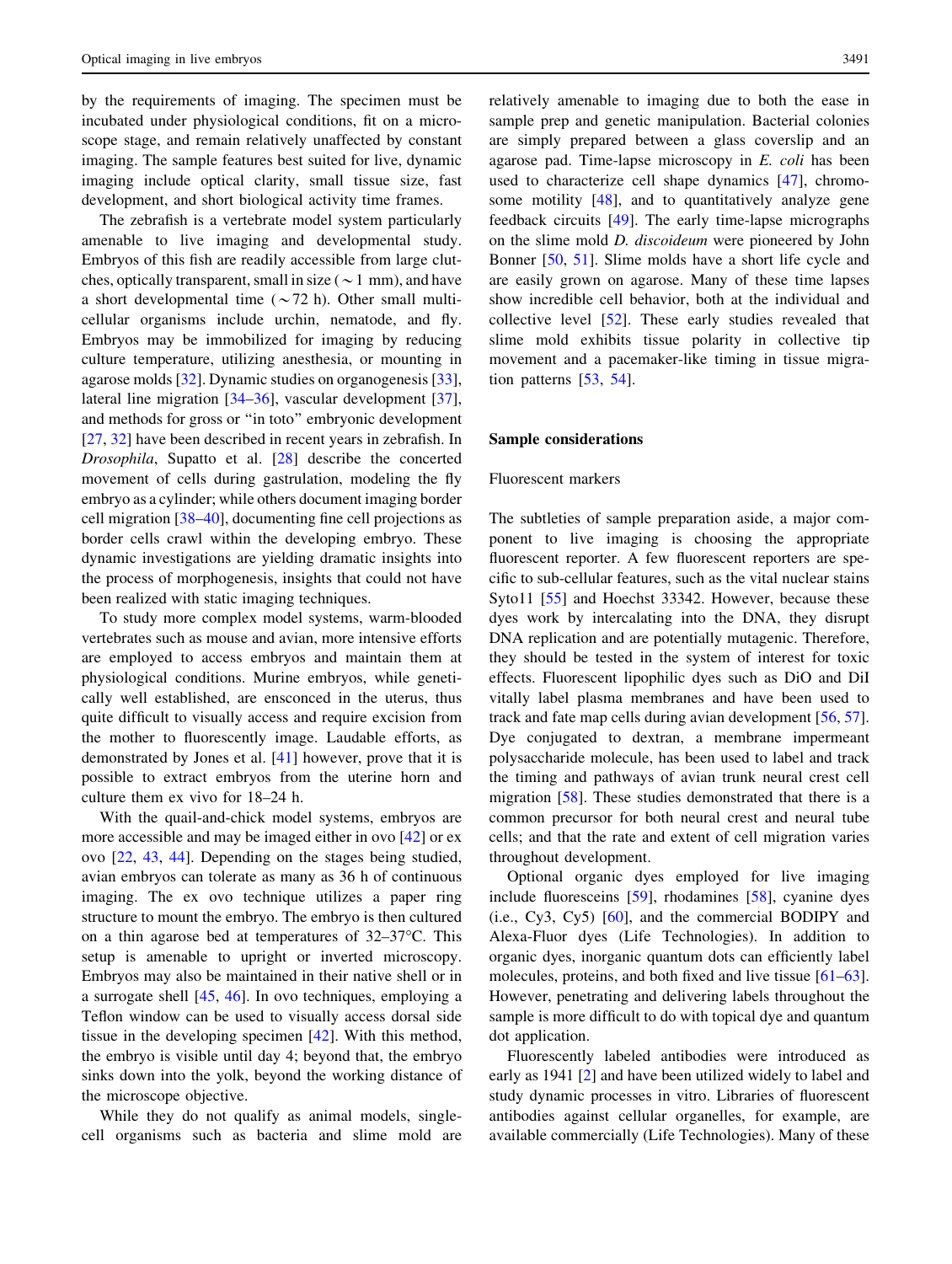antibodies do not appear to affect normal cell behavior and thus can be used for dynamic imaging.

First cloned from the jellyfish Aequorea victoria in 1992, wild-type GFP has an excitation peak at 395/475 nm, borderline to the UV region [\[64](#page-8-0)]. As UV light can be toxic to living tissue and requires some special optics consideration (most optics are designed for use at visible wavelengths), efforts were made to create an improved GFP version. The resulting variant, enhanced GFP (EGFP), had a point mutation (S65T) which shifted the excitation peak into the cyan region at 488 nm [\[65](#page-8-0)]. EGFP was also brighter, thermally stable at  $37^{\circ}$ C, and codon optimized. Additional variants have since been developed with excitation and emission maxima throughout the visible spectrum [[66,](#page-8-0) [67\]](#page-8-0). The discovery of a red fluorescent protein in the coral Discosoma striata yielded DsRed [\[68](#page-8-0)], subsequent variations of monomeric DsRed [[69\]](#page-8-0), and the "fruit" FPs, named for various fruit that share the same color [\[70](#page-8-0), [71\]](#page-8-0). The development of these spectrally resolvable fluorophores affords not only a choice in color, but opens the door to multi-color labeling.

By choosing the appropriate dichroic and band-pass filters, combinations of these encodable fluorophores may be utilized and discerned. A short list of some popular FPs and their relative brightness is compiled in Table 2. For multiple color experiments, colors can be chosen and spectrally resolved with computational linear unmixing [\[72](#page-8-0)], or by choosing colors with low crosstalk signal. In any case, every effort should be made to employ the brightest fluorophores possible, as photon counts will influence image collection rates and image quality. Commercial microscope optics allow for reasonable separation between cyan, yellow, orange, and red FPs. As progress is made on developing red and far-red emitting FPs [[67,](#page-8-0) [73](#page-8-0)],

Table 2 A brief comparison of FPs [\[70,](#page-8-0) [93](#page-8-0), [94\]](#page-8-0)

|                | Exc max<br>(nm) | Em max<br>(nm) | Relative<br>brightness $(\%)$ |
|----------------|-----------------|----------------|-------------------------------|
| mCherry        | 587             | 610            | 47                            |
| mApple         | 568             | 592            | 109                           |
| mRuby          | 558             | 605            | 117                           |
| DsRed          | 558             | 583            | 176                           |
| dTomato-Tandem | 554             | 581            | 283                           |
| mCitrine       | 516             | 529            | 174                           |
| <b>EYFP</b>    | 514             | 527            | 151                           |
| Emerald        | 487             | 509            | 116                           |
| EGFP           | 488             | 507            | 100                           |
| Cerulean       | 433             | 475            | 79                            |
| ECFP           | 439             | 476            | 39                            |

Relative brightness was calculated as a product of molar extinction coefficient and quantum yield and was normalized as percent brightness against EGFP

the color palette may increase. In addition, advanced FP labeling experiments may be achieved by using optical highlighters such as photo-activatable [\[74](#page-8-0)], photo-switchable [[75\]](#page-8-0), and photo-convertible [\[74](#page-8-0), [76](#page-8-0), [77\]](#page-8-0) proteins.

### Labeling strategy

For longevity studies, employing endogenously expressed FPs over dyes or quantum dots is preferred. Where dyes are susceptible to photo-bleaching and dilution as cells divide, FP fusions can be expressed under continuously active promoters. In addition, FPs can be engineered to express using tissue specific promoters that are active at discrete spatial and temporal spaces.

Depending on the dynamic target of interest, there are a number of methods and options to express and localize FPs to a variety of cell populations and sub-cellular features. Chemical transfection, viral vector, DNA injection, RNA injection, and electroporation are just a few of the methods available to induce FP expression. For short-duration timelapse experiments, transient FP expression may be sufficient. Via transfection, injection, or electroporation of DNA, FP expression may appear as early as 3–6 h and last a few days. For long-term studies or experiments in very fresh tissue (less than 6 h), stably integrated FP transgenesis may be required. Viral vectors such as retrovirus and lentivirus often require longer times before fluorescence is seen, usually 8–24 h. This time delay corresponds to cell division and breakdown of the nuclear envelope, which is required for the proviral genome to access and integrate into the host genome [[78\]](#page-8-0).

The biological behavior under observation will also dictate the optimal FP expression strategy. In tracking gross cell movement, FPs may be targeted to nuclei by fusion to histone or nucleoporin proteins. Fluorescently labeled nuclei have the added advantage in post-imaging analysis to be modeled as spheres or ''spots'' that can be tracked as cells migrate. Labeling the cell membrane enhances imaging of individual cells during migration and highlights cell activity as it senses the surrounding environment and chooses new directions. As an example, movies of GFP-labeled endothelial cells in zebrafish beautifully captured path-finding behavior and filopodial extensions of cells during angiogenesis, behavior similar to neuronal growth cones [[79\]](#page-8-0).

However, samples containing a high density of cells with either fluorescent cytoplasm or cell membrane run into problems with distinguishing cells from one another. This is especially true for monochromatic time-lapse experiments. A few solutions exist. FP expression may be driven by RNA polymerase II tissue-specific promoters to reduce the number of expressing cells, or electroporation may be used to induce a more ''mosaic'' expression.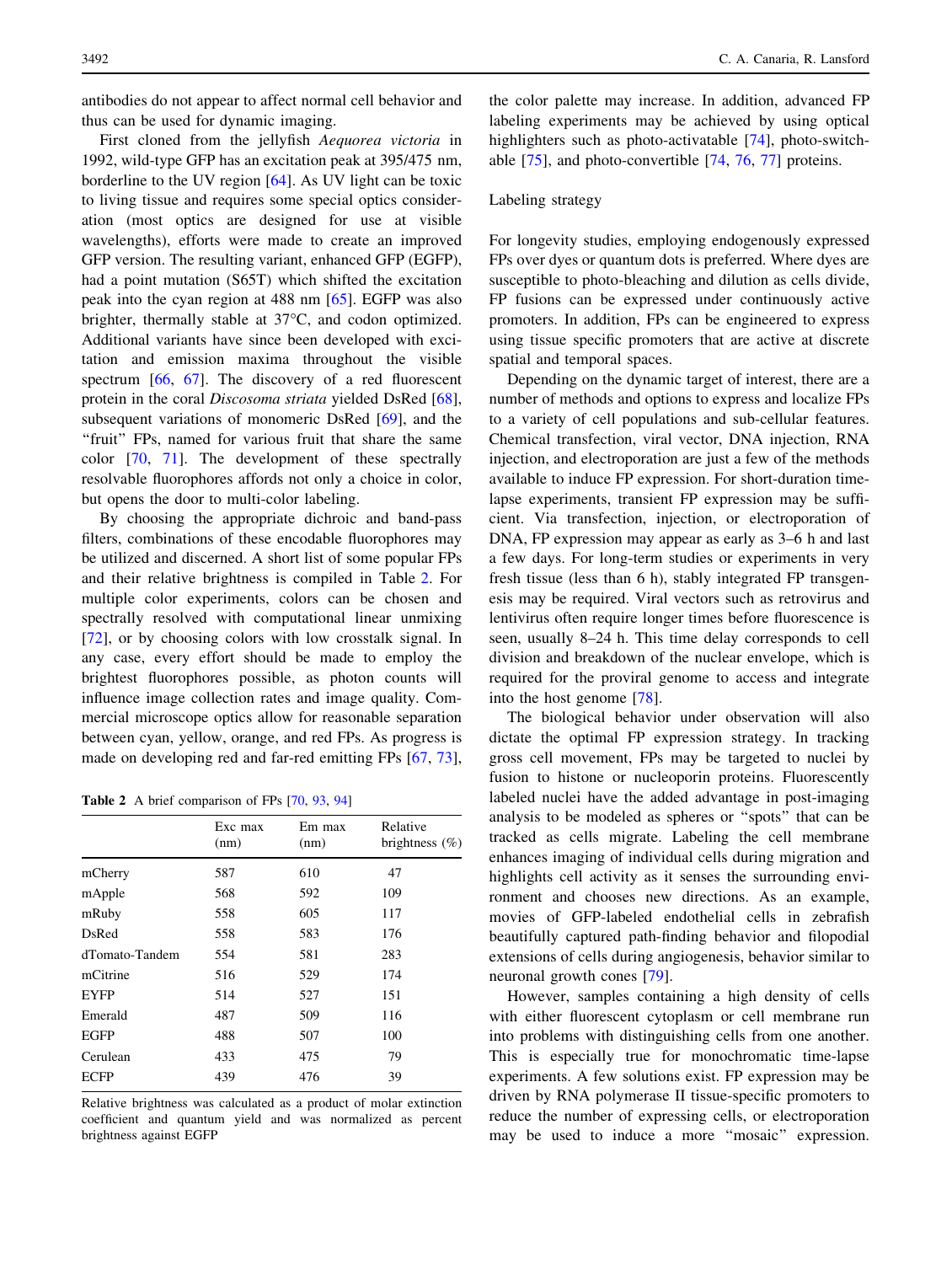Alternatively, poly-chromatic or multi-spectral experiments may be set up to help distinguish between tightly packed individual cells, as nicely demonstrated by Jeff Lichtman's lab [[80,](#page-8-0) [81\]](#page-8-0).

#### Imaging setup

Various model organisms and tissue samples each have specific requirements for sustained survival during timelapse imaging: mainly temperature and air composition (see above section for references to individual species lines). In regards to time-lapse imaging, proper frame rate is one of the most important variables to determine. By imaging too slow, you can miss out on capturing the behavior of interest, and imaging too fast can lead to overstimulation of the sample and photo-toxicity or photobleaching. However, physical limits on speed of imaging are often related to hardware and camera capture rate or laser scan-head speed. The easiest way to determine the appropriate frame rate to capture the biological process of interest is empirical. Qualitatively, if an object of interest, say a cell nucleus, cannot be reliably identified between two subsequent frames in a time-lapse experiment, the frame rate should be increased.

To calculate the appropriate frame rate quantitatively, the velocity  $v$  of the object in question should first be calculated, empirically, if needed. It is then assumed that image acquisition conditions (scan speed for point scanning confocal microscopes; image pixel density; image field of view) are such that the object is well resolved within a single snapshot (no blurring, good signal-tonoise). Next, a tolerance in tracking an object of size  $\Delta x$ with a motion resolution of  $\Delta x'$  should be identified. The desired frame rate f can then be calculated by  $f = v/\Delta x'$ [\[31](#page-7-0)]. In the example of tracking migrating cells, a labeled nucleus (10  $\mu$ m) may be tracked with a tolerable motion resolution  $\Delta x'$  of 1/10 (1 µm). That is, between two subsequent time-lapse frames, the nucleus is measured to move 1 µm. If cell migration velocity is determined to be  $1.7 \times 10^{-2}$  µm/s ( $\sim 60$  µm/h), then the required frame rate is 1 frame per minute. Care should be taken, however, to ensure that the specimen does not suffer phototoxicity from constant bombardment of excitation light. Phototoxic effects can be avoided by either reducing the frame rate, choosing red or far-red excitable fluorophores, or employing 2PE microscopy. The longer wavelength excitation sources used for red and 2PE excitable fluorophores are lower in energy and, in general, are less toxic.

As experiments gain complexity in multi-dimensionality (xyzt $\lambda$ , where  $\lambda$  is color), however, this tolerance in motion resolution may need to be sacrificed. Imaging in multiple color channels, in multiple sections of  $z$  (for confocal or two-photon microscopy), or in mosaic tiles (to increase the

field of view) may result in time-point acquisition times that exceed 1/f. Mosaic tiling within a time-lapse experiment allows for sampling an increased xy field of view. For studying biological processes that span a large area, such as embryogenesis and organogenesis, mosaic tiling may be the only way to comprehensively capture the cellular movements. In general, tiles are best collected as groups of Z-stacks with a nominal (10%) overlap.

That is, in a  $2 \times 1$  tiled Z-stack time-lapse experiment, the Z-stack at position (1,1) is collected; a piezo-motorized stage moves the specimen to the next position; and the Z-stack at position (2,1) is collected. An overlap between tiles is ideal, as it aids in the reconstruction, or stitching together, of tiles post-acquisition.

In time-lapse imaging, dynamic processes are studied, so it is not uncommon to capture artifacts or detect mismatches after the stitching process. If the acquisition time for a Z-stack at  $(1,1)$  is sufficiently long, the living specimen may move a detectable amount before the Z-stack at (2,1) is taken. In some scenarios, the artifact may be irreparable and analysis of events residing in the overlap zone should be done with careful consideration and doublechecked manually.

Commercially available programs like Adobe Photoshop can stitch 2D images together in an automated fashion, however, fail when image content is low, as in sparsely labeled cell specimen or neuron tract tracing. Also, such programs are not equipped to handle 3D data sets. Another commercially available program, Zeiss AxioVision, can perform semi-automated stitching based on the a priori knowledge of the microscope stage position and alignment tiles to a reference Z slice. The program, however, will not stitch together data stacks with differing sizes in the Z-dimension. Examples of free stitching tools, such as GluMRC and LinkMRC employ a truer sort of 3D stitching in that individual landmarks are identified by the user and utilized to generate stitched images [\[82](#page-8-0)]. These programs can be time-intensive for the user, however, and require prior knowledge of the image landmarks. A more recent development, *XuvTools* employs heavier analysis methods that automatically compare image displacements between mosaics to generate stitched data sets [\[83](#page-8-0)].

While commendable advances have been made to recombine 3D data sets, user-friendly handling of stitched 4D data sets is still underway. The most advanced software available to date is the commercial Bitplane Imaris. Provided that each time point image has the same dimensions  $(x, y, z)$ , *Imaris* can read and process a 4D data set; nonuniformly sized data sets cannot be read. Strict and straightforward stitching of tiles, by AxioVision for example, results in uniform data set sizes that can be viewed and analyzed by Imaris. Engineering advances in image segmentation and tracking software [\[84](#page-8-0), [85\]](#page-8-0) may eventually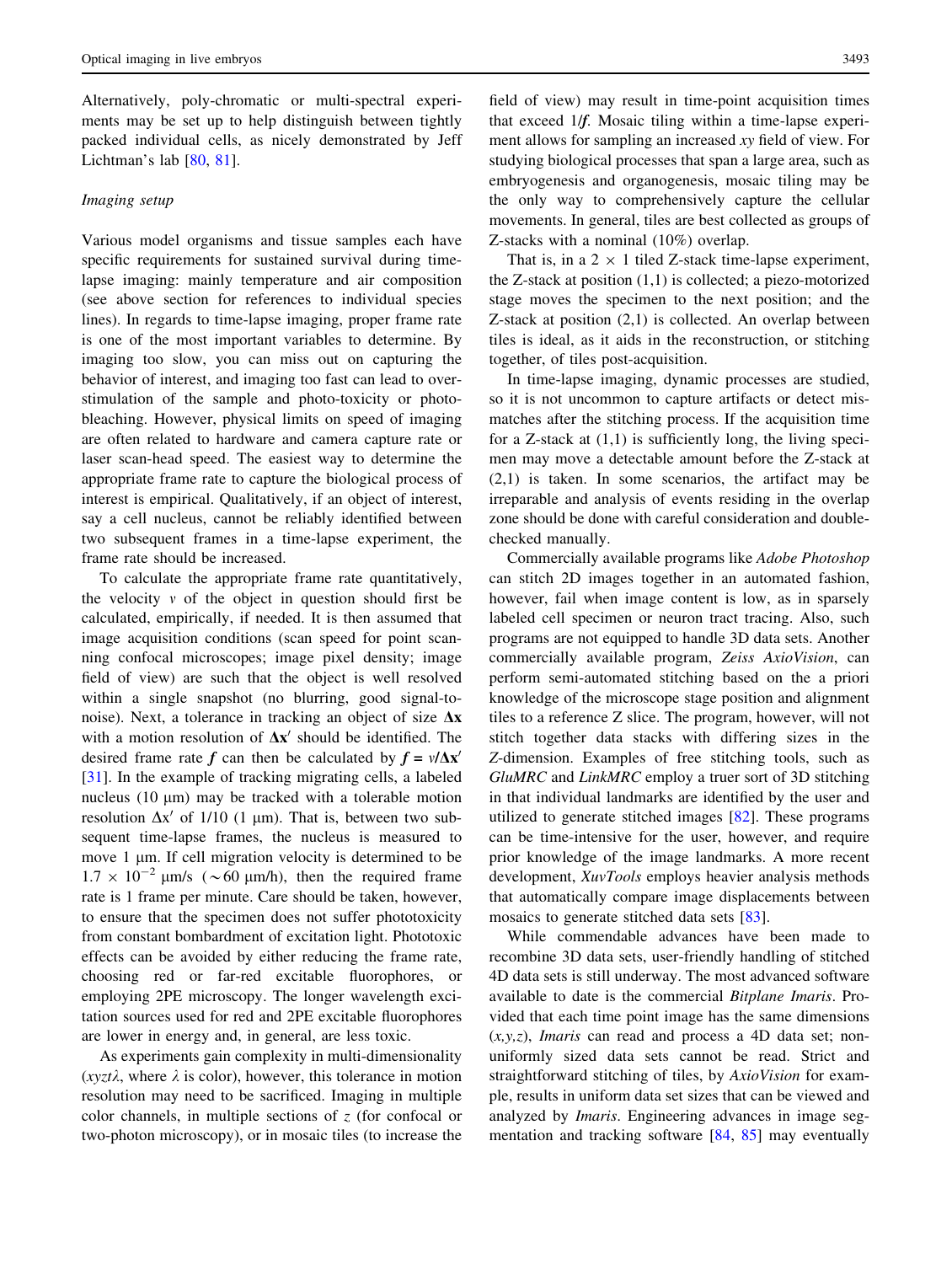provide efficient workarounds to easily process and analyze 4D data sets.

# Multi-spectral 4D imaging

Both conventional confocal laser scanning microscopy and 2PE laser scanning microscopy offer the ability to volumetrically image multiple labels in the same specimen; however, quantitative imaging is best performed if the contribution from each dye can be cleanly separated from one another and from auto-fluorescence. Fortunately, the performance of multi-spectral techniques in living embryos is excellent, permitting clean separation of the emission from several different fluorescent proteins and/or dyes [\[86](#page-8-0)]. Alternatively, the spectra can be computationally unmixed to isolate the signals from each of the multiple dyes [\[72](#page-8-0)]. Color co-localization algorithms permit the image sets to be analyzed and precursor cells color-coded based on their origins to be distinctly evaluated and followed.

There are a number of instances in which multiple fluorophores would be utilized. In fluorescence resonance energy transfer (FRET), protein–protein interactions can be reported by energy transfer events between fluorophores, dyes or FPs. The FRET pair CFP-YFP has been used to report protease activity [[87\]](#page-8-0). BFP-EGFP was used to monitor intracellular changes in  $Ca^{2+}$  levels [[88,](#page-8-0) [89\]](#page-8-0) by fusing BFP and EGFP to calmodulin and a calmodulinbinding peptide in MLCK. BFP-EGFP fusions to Bcl-2 and Bax, respectively, were used to demonstrate the protein interactions during cell apoptosis [\[90](#page-8-0)]. More recently, EGFP and mRFP were modified [\[91](#page-8-0)] to serve as FRET pair reporters to dynamic Rac1 activity in live T cell cultures [\[92](#page-8-0)].

Use of multiple colors is also useful for simultaneously labeling subcellular structures, such as plasma membrane and nucleus [\[86](#page-8-0)]. In the example of embryonic quail

vasculogenesis, topical application of Cy3-labeled anti-QH1 antibody against a Tg(tie1:H2B-eYFP) quail embryo allows for simultaneous tracking of individual endothelial cells (by nuclei) and detailed observation of cell migratory behavior (by plasma membrane). Tissue-specific, multispectral labels within a developing embryo also provide information on gross morphogenetic processes. Crossing quail lines  $Tg(tie1:H2B-eYFP) \times Tg(hPGK:H2B-mCherry)$ allows endothelial cell migration to be visualized against other tissues in the background (Lansford et al. Unpublished data). In specimen where cell density is very high, such as in the brain, multi-spectral labeling of cells may aid in differentiating and tracking individual cells. Identifying and tracking neurons in the Brainbow mice is an ideal example of this point [\[81](#page-8-0)].

#### Technical aspects of data analysis

The reality of advanced, multi-dimensional, time-lapse imaging is that large amounts (10–100 GBs) of data will be generated. These parameters all contribute toward file size: multiple color channels, 2D image resolution, number of Z-planes per stack, number of time points, and number of tiles per time point. To note, these parameters also impact the time required to acquire a single static image and dictate the lower limit of the time-lapse imaging frequency.

For efficient processing, these large data sets are passed through a data pipeline, such as the one given in Fig. 2 for tracking cell nuclei during Drosophila gastrulation [\[28](#page-7-0)]. Briefly, the specimen prep and imaging conditions addressed above are employed to collect time-lapse data sets. These sets are then visualized using imaging software such as Bitplane's *Imaris* or *ImageJ* that computationally identify and segment fluorescent objects. Next, the data is run through customized algorithms, commonly in MAT-LAB, to register the data spatially and temporally. For

Fig. 2 Data pipeline. Experimental work-flow describing image acquisition, manipulation, and analysis. In this example, embryos are prepared as needed (grey box), then undergo 4D imaging via confocal microscopy (green box). Post-acquisition, a combination of image-analysis software such as Imaris and MATLAB scripts (\*.m) allow for 3D cell tracking (orange box), followed by temporal tracking (blue box), and finally data analysis (yellow box) (courtesy of Willy Supatto, modified from paper [[95](#page-8-0)])

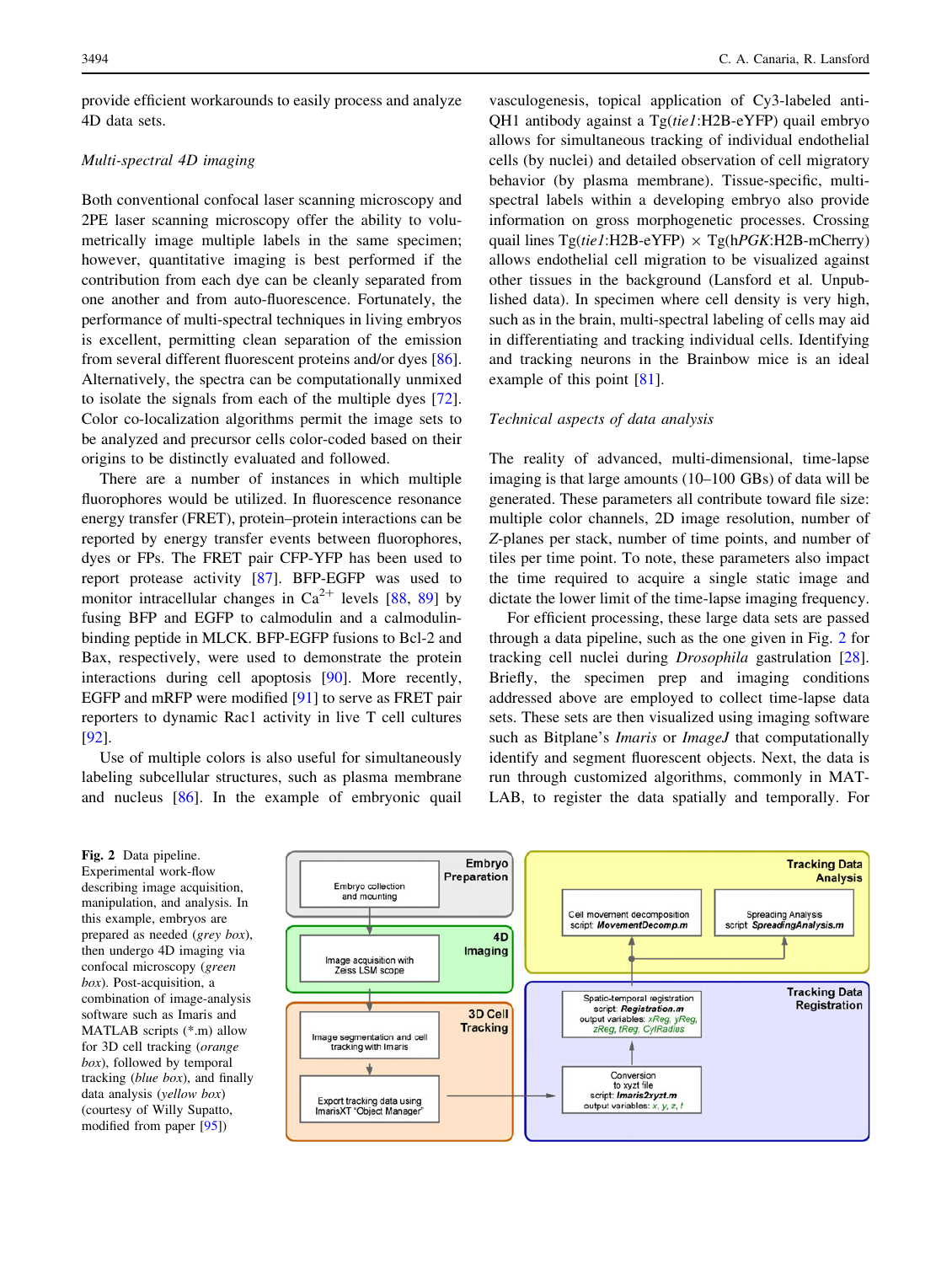<span id="page-6-0"></span>

Fig. 3 Multi-dimensional imaging examples.  $a-c$  Tiled  $5 \times 5$ Z-stack static image of Tg(Syn:EGFP) quail embryo. Neuronal cells express EGFP. Images acquired on a Zeiss 510 META inverted confocal microscope. Objective used: Plan-Apochromat 10X/0.45NA. Zeiss Multi-time Macro acquired and stitched the 3D data together. Stitched images are displayed in brightfield (a), GFP channel (b), and merge (c). Scale bar 500 µm. Z stack: 121 stacks; 363 µm deep. d Imaris manipulation and analysis of 4D data. Cell migrations during

example, registration algorithms might be applied to a data set to correct for sample drift within the field of view over the duration of the time-lapse experiment. After registration, analytical information may be mined, such as cell count, mitotic rates, gene expression over time, cell velocity, or mean displacement. As an example, individual cells during sea urchin gastrulation can be tracked and fatemapped using advanced, time-lapse microscopy techniques (Fig. 3; Mat Barnet (Biological Imaging Center, Caltech, unpublished data)).

#### **Conclusions**

Thanks to contributions from physics, engineering, and computer science, the biologist's toolbox has been expanded with advances in microscope hardware, labeling strategies, and computational power. These resulting techniques in time-lapse imaging are revolutionizing our insights into dynamic processes, from intracellular trafficking to in toto embryo development. We gain new perspectives and increased dimensionality in viewing living systems: in space, in time, in color. As these tools continue to develop, their application promises to deliver a deeper understanding into biology and development.

Acknowledgments A grant from NIH CEGS (P50 HG004071) supported this review. The authors gratefully thank Mat Barnet for his contribution of sea urchin images, Willy Supatto for his pipeline figures, and Dave Huss for his discussions on ex ovo culture systems.

Open Access This article is distributed under the terms of the Creative Commons Attribution Noncommercial License which permits any noncommercial use, distribution, and reproduction in any medium, provided the original author(s) and source are credited.

sea urchin embryo gastrulation over 12 h of development were analyzed. Cells were labeled by injecting at the one-cell stage mRNA encoding a nuclear-localized RFP. The embryo was imaged in 4D using a Zeiss confocal microscope. Arrows show the net movement of selected nuclei fated to form the primitive gut. Portions of the ectoderm have been computationally removed, leaving the projection of a 50-lm slab of the embryo that includes the forming endoderm. Scale bar 20 µm (sea urchin image courtesy of Mat Barnet)

#### References

- 1. Amos WD, White JG (2003) How the confocal laser scanning microscope entered biological research. Biol Cell 95:335–342
- 2. Kasten FH (1989) The origin of modern fluorescence microscopy. chap 1. Academic Press, San Diego
- 3. Lazarides E, Weber K (1974) Actin antibody: the specific visualization of actin filaments in non-muscle cells. Proc Natl Acad Sci USA 71:2268
- 4. Tsien RY, Rink TJ, Poenie M (1985) Measurement of cytosolic free  $Ca^{++}$  in individual small cells using fluorescence microscopy with dual excitation wavelengths. Cell Calcium 6:145–157
- 5. White JG (1987) Confocal scanning microscope. UK Patent Application
- 6. Minsky M (1988) Memoir on inventing the confocal scanning microscope. Scanning 10:128–138
- 7. Nakano A (2002) Spinning-disk confocal microscopy—a cuttingedge tool for imaging of membrane traffic. Cell Struct Funct 27:349–355
- 8. Kozubek M, Matula P, Matula P, Kozubek S (2004) Automated acquisition and processing of multidimensional image data in confocal in vivo microscopy. Microsc Res Tech 64:164–175
- 9. Wang E, Babbey C, Dunn K (2005) Performance comparison between the high-speed Yokogawa spinning disc confocal system and single-point scanning confocal systems. J Microsc 218:148–159
- 10. Denk W, Strickler JH, Webb WW (1990) Two photon laser scanning fluorescence microscopy. Science 248:73–76
- 11. Denk W, Delaney KR, Gelperin A (1994) Anatomical and functional imaging of neurons using 2-photon laser scanning microscopy. J Neurosci Methods 54:151–162
- 12. Bewersdorf J, Pick R, Hell SW (1998) Multifocal multiphoton microscopy. Opt Lett 23:655–657
- 13. Piston DW (1999) Imaging living cells and tissues by two-photon excitation microscopy. Trends Cell Biol 9:66–69
- 14. Gratton E, Barry NP, Beretta S, Celli A (2001) Multiphoton fluorescence microscopy. Methods 25:103–110
- 15. Diaspro A, Chirico G, Collini M (2005) Two-photon fluorescence excitation and related techniques in biological microscopy. Q Rev Biophys 38:97–166
- 16. Little CD, Drake CJ (2000) Whole-mount immunolabeling of embryos by microinjection. Increased detection levels of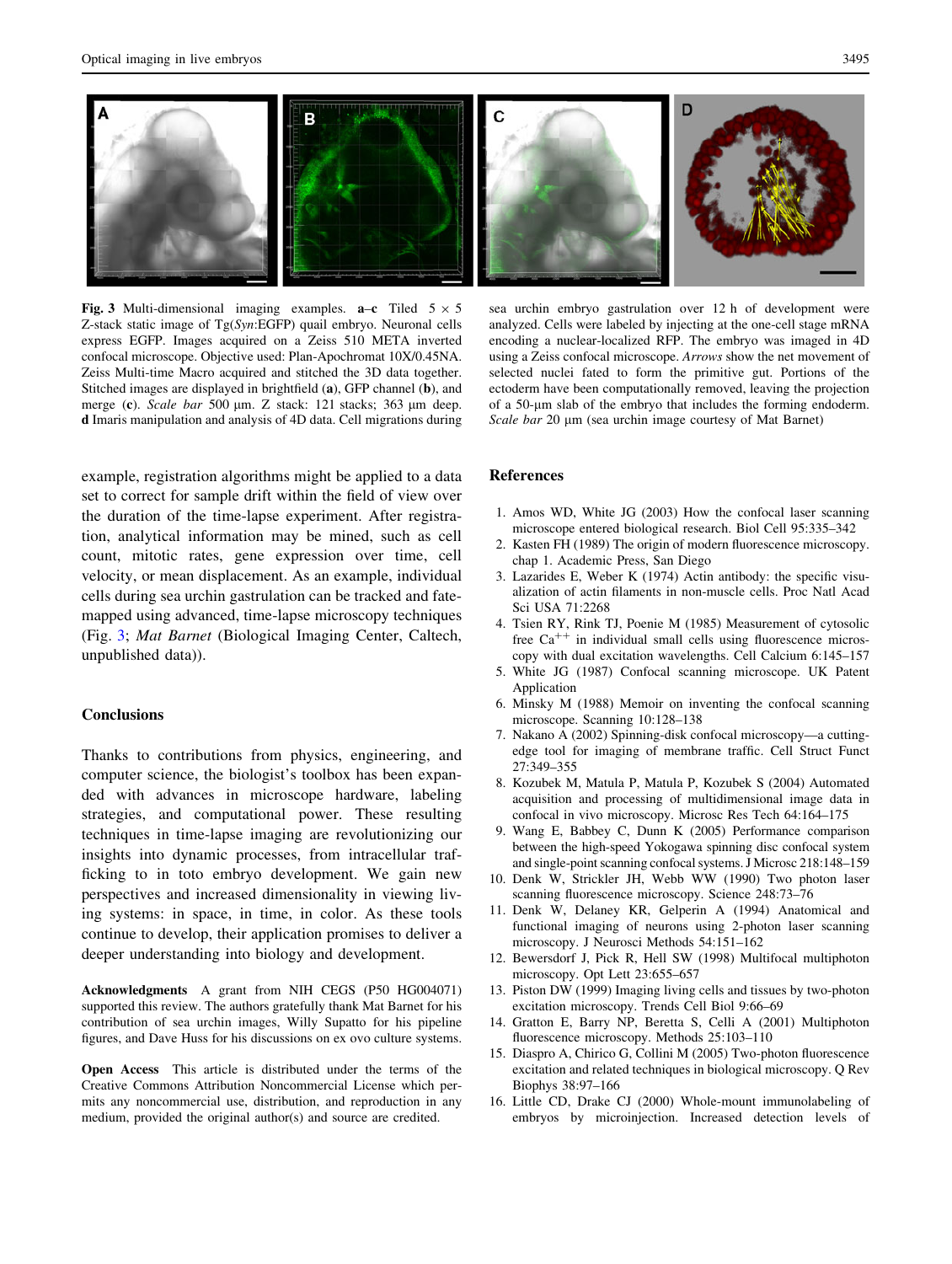<span id="page-7-0"></span>extracellular and cell surface epitopes. Methods Mol Biol 135:183–189

- 17. Czirok A, Rupp PA, Rongish BJ, Little CD (2002) Multi-field 3D scanning light microscopy of early embryogenesis. J Microsc 206:209–217
- 18. Rupp PA, Rongish BJ, Czirok A, Little CD (2003) Culturing of avian embryos for time-lapse imaging. Biotechniques 34:274–278
- 19. Czirok A, Rongish BJ, Little CD (2004) Extracellular matrix dynamics during vertebrate axis formation. Dev Biol 268:111–122
- 20. Filla MB, Czirok A, Zamir EA, Little CD, Cheuvront TJ, Rongish BJ (2004) Dynamic imaging of cell, extracellular matrix, and tissue movements during avian vertebral axis patterning. Birth Defects Res C Embryo Today 72:267–276
- 21. Cui C, Lansford R, Filla MB, Little CD, Cheuvront TJ, Rongish BJ (2006) Electroporation and EGFP labeling of gastrulating quail embryos. Dev Dyn 235:2802–2810
- 22. Zamir EA, Czirok A, Cui C, Little CD, Rongish BJ (2006) Mesodermal cell displacements during avian gastrulation are due to both individual cell-autonomous and convective tissue movements. Proc Natl Acad Sci USA 103:19806–19811
- 23. Pardanaud L, Altmann C, Kitos P, Dieterlen-Lievre F, Buck CA (1987) Vasculogenesis in the early quail blastodisc as studied with a monoclonal antibody recognizing endothelial cells. Development 100:339–349
- 24. Wagner RC (1980) Endothelial cell embryology and growth. Adv Microcirc 9:45–75
- 25. Little CD, Rongish BJ (1995) The extracellular matrix during heart development. Experientia 51:873–882
- 26. Williams RM, Piston DW, Webb WW (1994) Two-photon molecular excitation provides intrinsic 3-dimensional resolution for laser-based microscopy and microphotochmistry. FASEB J 8:804–813
- 27. Keller PJ, Schmidt AD, Wittbrodt J, Stelzer EHK (2008) Reconstruction of zebrafish early embryonic development by scanned light sheet microscopy. Science 322:1065–1069
- 28. McMahon A, Supatto W, Fraser SE, Stathopoulos A (2008) Dynamic analyses of Drosophila gastrulation provide insights into collective cell migration. Science 322:1546–1550
- 29. Sato Y, Watanabe T, Saito D, Takahashi T, Yoshida S, Kohyama J, Ohata E, Okano H, Takahashi Y (2008) Notch mediates the segmental specification of angioblasts in somites and their directed migration toward the dorsal aorta in avian embryos. Dev Cell 14:890–901
- 30. Eggeling C, Ringemann C, Medda R, Schwarzmann G, Sandhoff K, Polyakova S, Belov VN, Hein B, von Middendorff C, Schönle A, Hell SW (2009) Direct observation of the nanoscale dynamics of membrane lipids in a living cell. Nature 457:1159–1162
- 31. Vermot J, Fraser SE, Liebling M (2008) Fast fluorescence microscopy for imaging the dynamics of embryonic development. HFSP J 2:143–155
- 32. Megason SG (2009) In toto imaging of embryogenesis with confocal time-lapse microscopy. Methods Mol Biol 546:317–332
- 33. Vasilyev A, Liu Y, Mudumana S, Mangos S, Lam PY, Majumdar A, Zhao J, Poon KL, Kondrychyn I, Korzh V, Drummond IA (2009) Collective cell migration drives morphogenesis of the kidney nephron. PLoS Biol 7:e9
- 34. Aman A, Piotrowski T (2008) Wnt/ $\beta$ -Catenin and Fgf signaling control collective cell migration by restricting chemokine receptor expression. Dev Cell 15:749–761
- 35. Lecaudey V, Cakan-Akdogan G, Norton WH, Gilmour D (2008) Dynamic FGF signaling couples morphogenesis and migration in the zebrafish lateral line primordium. Development 135:2695–2705
- 36. Nechiporuk A, Raible DW (2008) FGF-dependent mechanosensory organ patterning in zebrafish. Science 320:1774
- 37. Kamei M, Weinstein BM (2005) Long-term time-lapse fluorescence imaging of developing zebrafish. Zebrafish 2:113–123
- 38. Bianco A, Poukkula M, Cliffe A, Mathieu J, Luque CM, Fulga TA, Rørth P (2007) Two distinct modes of guidance signalling during collective migration of border cells. Nature 448:362– 365
- 39. Prasad M, Montell DJ (2007) Cellular and molecular mechanisms of border cell migration analyzed using time-lapse live-cell imaging. Dev Cell 12:997–1005
- 40. Tekotte H, Tollervey D, Davis I (2007) Imaging the migrating border cell cluster in living Drosophila egg chambers. Dev Dyn 236:2818–2824
- 41. Jones EA, Crotty D, Kulesa PM, Waters CW, Baron MH, Fraser SE, Dickinson ME (2002) Dynamic in vivo imaging of postimplantation mammalian embryos using whole embryo culture. Genesis 34:228–235
- 42. Kulesa P, Bronner-Fraser M, Fraser S (2000) In ovo time-lapse analysis after dorsal neural tube ablation shows rerouting of chick hindbrain neural crest. Development 127:2843–2852
- 43. New D (1955) A new technique for the cultivation of the chick embryo in vitro. J Embryol Exp Morphol 3:320–331
- 44. Chapman S, Collignon J, Schoenwolf GC, Lumsden A (2001) Improved method for chick whole-embryo culture using a filter paper carrier. Dev Dyn 220:284–289
- 45. Kamihira M, Oguchi S, Tachibana A, Kitagawa Y, Iijima S (1998) Improved hatching for in vitro quail embryo culture using surrogate eggshell and artificial vessel. Dev Growth Diff 40:449
- 46. Naito M, Sano A, Kawashima T, Nakamichi H, Harumi T, Matsubara Y, Kuwana T (2005) Culture of chicken embryos obtained from the anterior region of the magnum of the oviduct after removing a thin layer of dense albumen capsule from the ovum. J Poult Sci 42:369:374
- 47. Reshes G, Vanounou S, Fishov I, Feingold M (2008) Cell shape dynamics in Escherichia coli. Biophys J 94:251–264
- 48. Espeli O, Mercier R, Boccard F (2008) DNA dynamics vary according to macrodomain topography in the E. coli chromosome. Mol Microbiol 68:1418–1427
- 49. Rosenfeld N, Young JW, Alon U, Swain PS, Elowitz MB (2007) Accurate prediction of gene feedback circuit behavior from component properties. Mol Syst Biol 3:143
- 50. Bonner JT (1944) A descriptive study of the development of the slime mould Dictyostelium discoideum. Am J Bot 31:175–182
- 51. Bonner JT (1959) The cellular slime molds (Investigations in the biological sciences). Princeton University Press, Princeton
- 52. Gerisch G (1968) Cell aggregation and differentiation in Dictyostelium. Academic Press, New York
- 53. Durston AJ (1974) Pacemaker activity during aggregation in Dictyostelium discoideum. Dev Biol 37:225–235
- 54. Durston AJ, Vork F (1979) A cinematographical study of the development of vitally stained Dictyostelium discoideum J. Cell Sci 36:261–279
- 55. O'Roarke NA, Chenn A, McConnell SK (1997) Postmitotic neurons migrate tangentially in the cortical ventricular zone. Development 124:997–1005
- 56. Krull CE, Collazo A, Fraser SE, Bronner-Fraser M (1995) Segmental migration of trunk neural crest: time-lapse analysis reveals a role for PNA-binding molecules. Development 121:3733–3743
- 57. Krull CE, Lansford R, Gale NW, Collazo A, Marcelle C, Yancopoulos GD, Fraser SE, Bronner-Fraser M (1997) Interactions of Eph-related receptors and ligands confer rostrocaudal pattern to trunk neural crest migration. Curr Biol 7:571–580
- 58. Serbedzija GN, Bronner-Fraser M, Fraser SE (1994) Developmental potential of trunk neural crest cells in the mouse. Development 120:1709–1718
- 59. Keith CH, Feramisco JR, Shelanski M (1981) Direct visualization of fluorescein-labeled microtubules in vitro and in microinjected fibroblasts. J Cell Biol 88:234–240